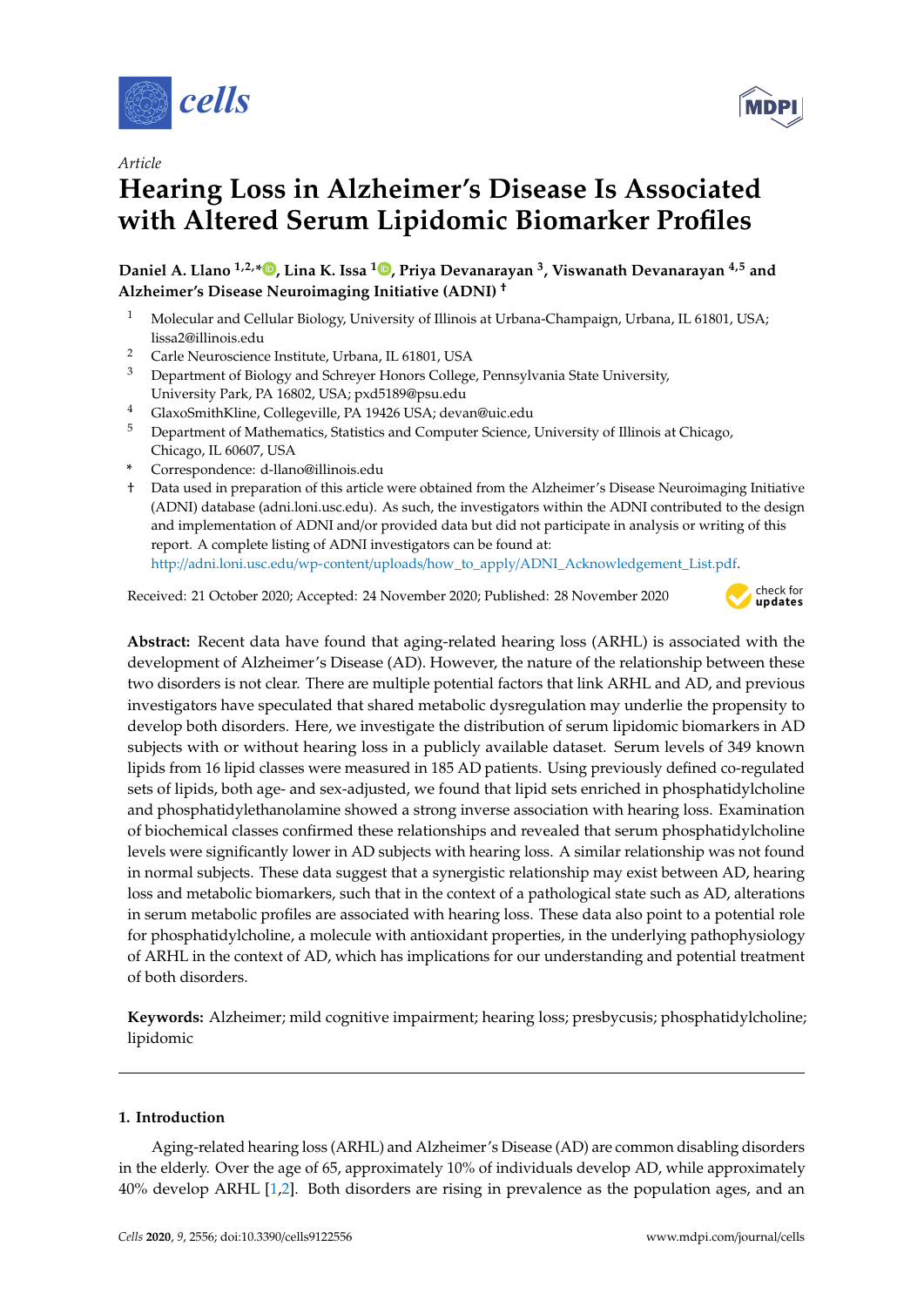estimated 83 million individuals will be over the age of 65 in the U.S. by the year 2050 [\[3\]](#page-9-2). Recent data have revealed an association between AD and ARHL, such that the likelihood of developing cognitive impairment, and ultimately AD, is increased in individuals with ARHL [\[4](#page-9-3)[–11\]](#page-9-4). This relationship holds true even when adjusting for age, sex and multiple other potentially confounding variables, such as comorbid illness. A causal association has not been identified, though multiple mechanisms by which hearing loss may lead to AD have been proposed (reviewed in [\[12\]](#page-10-0)).

ARHL and AD do share several potential biological substrates. Both are associated with metabolic stress and diminished mitochondrial function [\[13,](#page-10-1)[14\]](#page-10-2). For example, in the cochlea, aging-related mitochondrial dysfunction may lead to chronic inflammation, resulting in the induction of apoptosis [\[15](#page-10-3)[–19\]](#page-10-4). Lipid dysregulation may also play a role in the development of hearing loss [\[20\]](#page-10-5). ARHL is also associated with more traditional markers of AD, such as increases in cerebrospinal fluid (CSF) tau and diminished hippocampal and entorhinal cortical volume [\[21\]](#page-10-6). Recently, it has been suggested that AD may be associated with widespread dysregulation of lipid metabolism [\[22\]](#page-10-7) and plasma lipid profiles have been shown to correlate with multiple AD-related biomarkers [\[23\]](#page-10-8). Further, lipid dysregulation in AD may lead to lipid peroxidation as well as dysregulation of brain inflammatory mediators, which are both associated with amyloid beta deposition [\[24](#page-10-9)[–26\]](#page-10-10). It is therefore possible that an underlying process of metabolic dysregulation, including altered lipid homeostasis, may account for the relationship between AD and ARHL.

Lipids are a major component of biological membranes and integral to neuronal function. Body lipids are derived from three sources: our diet, adipose tissue storage and the liver's synthetic capacity. Fats ingested in the diet enter the gastrointestinal tract, are digested by pancreatic lipases in the small intestine and are then moved across the intestinal mucosa. Lipids are then packaged along with cholesterol into chylomicrons which allow for nonpolar substances to move within the aqueous environment of our lymphatic and circulatory systems. These fats are then oxidized through β-oxidation for energy production or re-esterized for storage in adipose tissue. Alternatively, lipids in the small intestine can be distributed to the liver through portal circulation or to adipose tissue. Lipids derived from endogenous synthesis in the liver are packaged into very low-density lipoproteins that are transported to tissue or stored in adipose tissue. Fat stores in adipose tissue are mobilized for energy production by the action of hormone-sensitive lipase as needed. Lipids also form a key component of biological membranes and many have antioxidant properties. As such, disruptions in lipid metabolism are likely to cause widespread dysfunction in metabolically vulnerable tissues.

Given the potential roles for lipid dysregulation in the development of both AD and ARHL reviewed above, and recently discovered associations between serum lipid profiles and AD pathological biomarkers [\[23\]](#page-10-8), we hypothesized that serum lipids may be disrupted in AD subjects with hearing loss. Therefore, in the current study, we examined the distribution of serum lipids in subjects with AD, with and without hearing loss, using a publicly available dataset (Alzheimer's Disease Neuroimaging Initiative, ADNI).

# **2. Methods**

### *2.1. Database*

Data used in the preparation of this article were obtained from the Alzheimer's Disease Neuroimaging Initiative (ADNI) database (adni.loni.usc.edu). The ADNI was launched in 2003 as a public–private partnership, led by principal investigator Michael W. Weiner, MD. The primary goal of the ADNI has been to test whether serial magnetic resonance imaging (MRI), positron emission tomography (PET), other biological markers and clinical and neuropsychological assessment can be combined to measure the progression of mild cognitive impairment (MCI) and early AD. For up-to-date information, see [www.adni-info.org.](www.adni-info.org) This study was registered under <ClinicalTrials.gov> Identifier: NCT00106899. The study was conducted across multiple clinical sites and was approved by the Institutional Review Boards of all of the participating institutions. Informed written consent was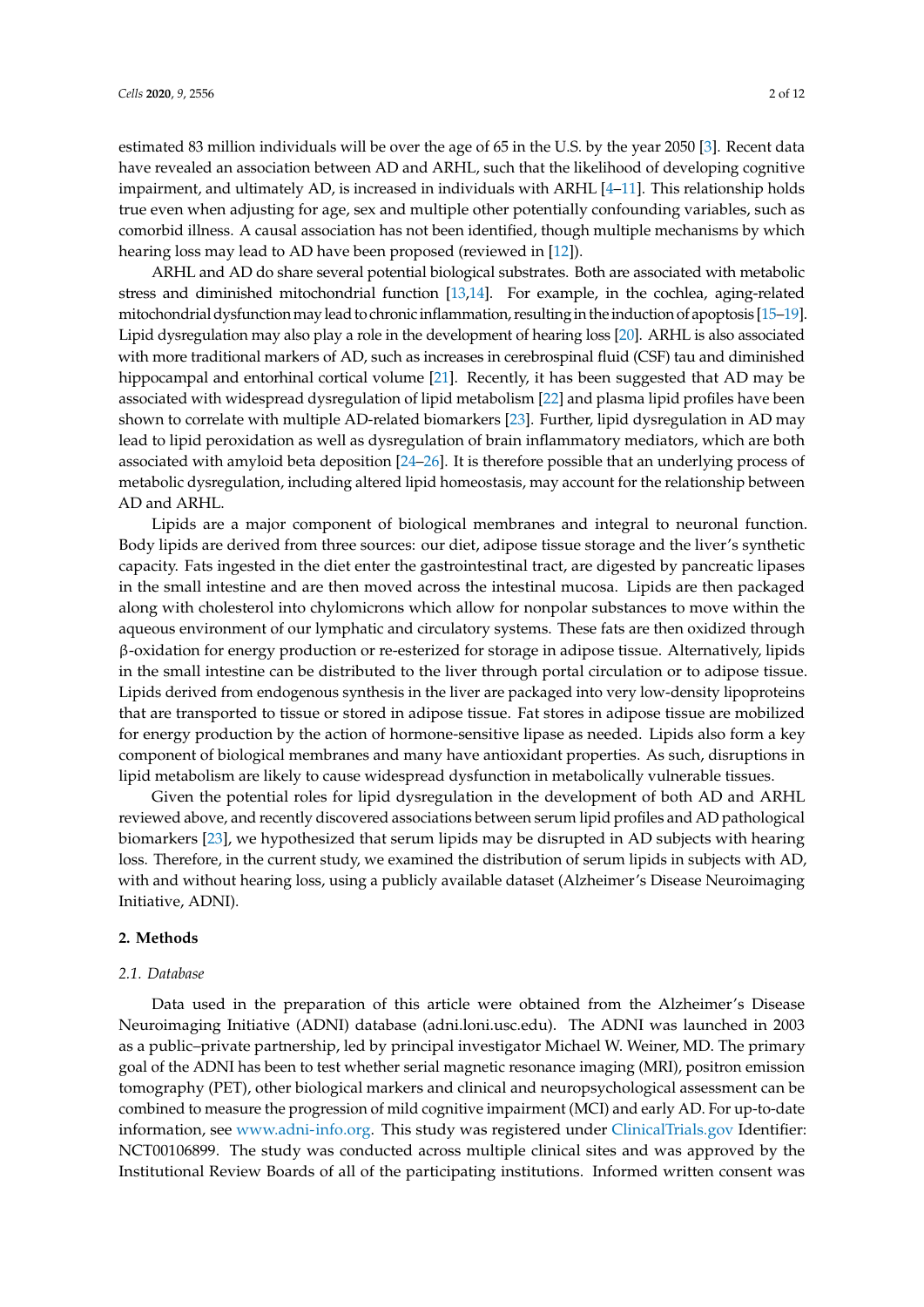obtained from all participants at each site. The following individual ethics boards approved the study: Albany Medical College Institutional Review Board, Boston University Medical Campus Institutional Review Board (BU IRB), Butler Hospital Institutional Review Board, Cleveland Clinic Institutional Review Board, Columbia University Institutional Review Board, Dartmouth-Hitchcock Medical Center Committee for the Protection of Human Subjects, Duke University Health System Institutional Review Board, Emory University Institutional Review Board, Georgetown University Institutional Review Board, Human Investigation Committee Yale University School of Medicine, Human Subjects Committee, University of Kansas Medical Center, Indiana University Institutional Review Board, Research Compliance Administration, Institutional Review Board of Baylor College of Medicine, Institutional Review Board of the Mount Sinai School of Medicine, Johns Hopkins University School of Medicine Institutional Review Boards, Lifespan—Rhode Island Hospital Institutional Review Board, Mayo Clinic Institutional Review Board, Nathan Kline Institute Rockland Psychiatric Center Institutional Review Board (NKI RPC IRB), New York University Langone Medical Center School of Medicine, Institutional Review Board Human Research Program, Northwestern University Institutional Review Board Office, Office of the Washington University School of Medicine IRB (OWUMC IRB), Oregon Health and Science University Institutional Review Board, Partners Human Research Committee, Research Ethics Board Jewish General Hospital, Research Ethics Board Sunnybrook Health Sciences Centre, Roper St. Francis Institutional Review Board, Rush University Medical Center Institutional Review Board, Stanford University, Administrative Panel on Human Subjects in Medical Research, The Ohio State University Institutional Review Board, The University of Texas Southwestern Medical Center Institutional Review Board, UCLA Office of the Human Research Protection Program Institutional Review Board, UCSD Human Research Protections Program, University Hospitals Case Medical Center Institutional Review Board, University of Alabama at Birmingham Institutional Review Board, University of British Columbia, Clinical Research Ethics Board (CREB), University of California Davis Office of Research IRB Administration, University of California Irvine Office of Research Institutional Review Board (IRB), University of California San Francisco Committee on Human Research (CHR), University of Iowa Institutional Review Board, University of Kentucky Office of Research Integrity, University of Michigan Medical School Institutional Review Board (IRBMED), University of Pennsylvania Institutional Review Board, University of Pittsburgh Institutional Review Board, University of Rochester Research Subjects Review Board (RSRB), University of South Florida Division of Research Integrity & Compliance, University of Southern California Health Science Campus Institutional Review Board, University of Western Ontario Research Ethics Board for Health Sciences Research Involving Human Subjects (HSREB), University of Wisconsin Health Sciences Institutional Review Board, Wake Forest University Institutional Review Board, Weill Cornell Medical College Institutional Review Board, Western Institutional Review Board and Western University Health Sciences Research Ethics Board. Data used for the analyses presented here were accessed on June 25, 2020.

#### *2.2. Lipid Analysis*

Details of lipid extraction and measurement as well as quality control measures have been previously described [\[27\]](#page-10-11). In brief, fasting serum samples were obtained from subjects during the baseline visit. Lipids were extracted using organic solvents. Serum extracts were then analyzed using liquid chromatography with mass spectrometry. After quality control measures, data were available from a total of 349 known lipids from 16 classes (see Table [1](#page-3-0) for a list of lipid classes). The lipid subclasses in the ADNI serum lipidomics dataset used in this study include acylcarnitine, fatty acid, cholesteryl ester, lysophosphatidylcholine, lysophosphatidylethanolamine, phosphatidylcholine, phosphatidylethanolamine, phosphatidylinositol, plasmalogen phosphatidylcholine, plasmalogen phosphatidylethanolamine, ceramide, glucosylceramide, sphingomyelin, diacylglycerol and triacylglycerol (see Table [1](#page-3-0) for a list of lipid classes).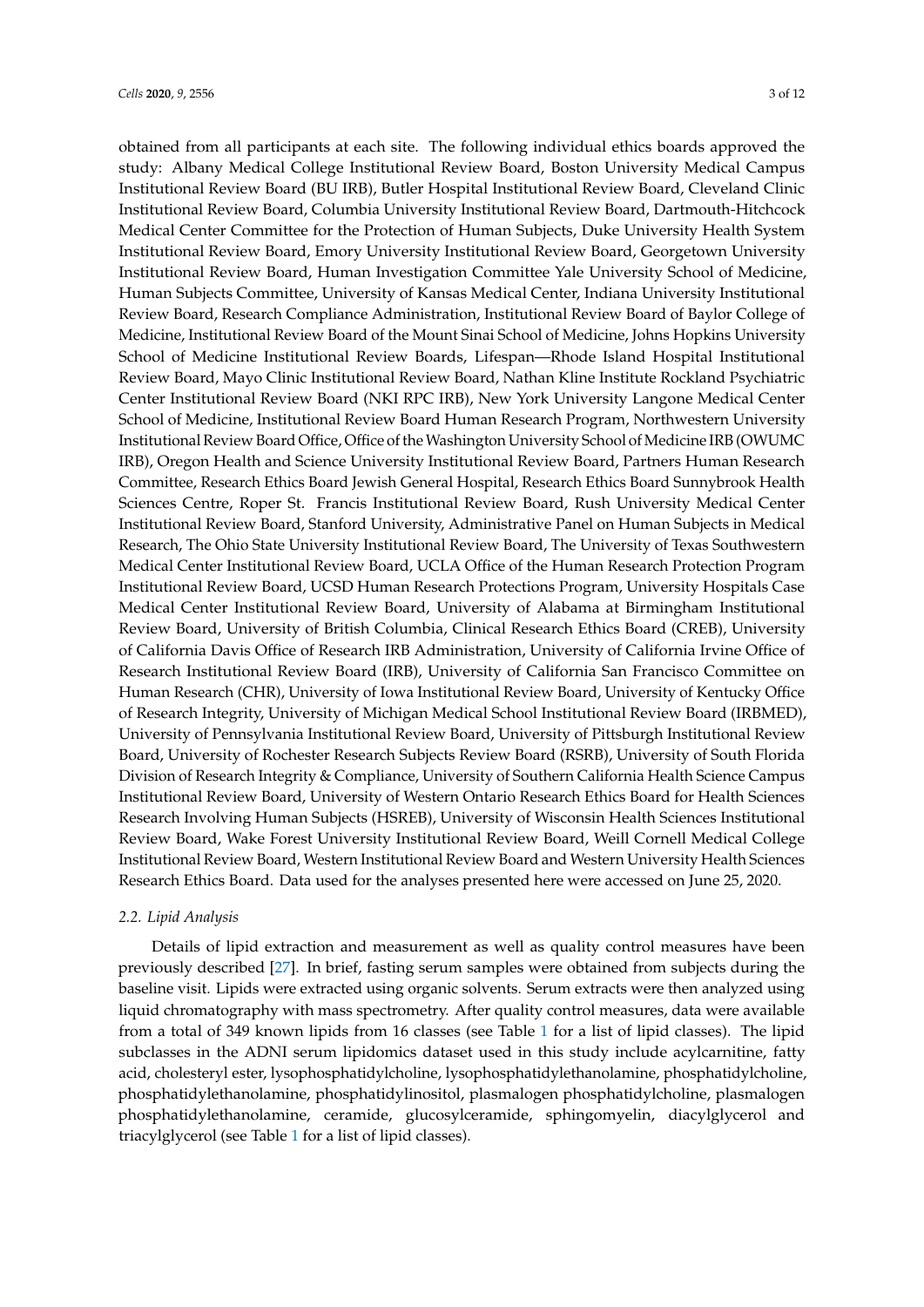<span id="page-3-0"></span>

| <b>Lipid Classes</b>         | <b>Lipid Count</b> |
|------------------------------|--------------------|
| Acylcarnitine                | 9                  |
| Ceramide                     | 19                 |
| Cholesterol                  | 1                  |
| Cholesteryl ester            | 8                  |
| Diacylglycerol               | 13                 |
| Fatty acid                   | 29                 |
| Galactoylceramide            | 1                  |
| Glucosylceramide             | 6                  |
| Lactosylceramide             | 1                  |
| Lysophosphatidylcholine      | 22                 |
| Lysophosphatidylethanolamine | 4                  |
| Phosphatidylcholine          | 82                 |
| Phosphatidylethanolamine     | 25                 |
| Phosphatidylinositol         | 11                 |
| Sphingomyelin                | 34                 |
| Triacylglycerol              | 84                 |

**Table 1.** Listing of lipid classes in the current study.

#### *2.3. Clinical Diagnosis and Hearing Loss Assessment*

AD was diagnosed using NINCDS/ADRDA criteria for probable AD [\[28\]](#page-10-12). MCI patients had a memory complaint, an abnormal score on the Logical Memory II subscale from the Wechsler Memory Scale, a Mini-Mental Status Exam score between 24–30 and a Clinical Dementia Rating scale score of 0.5. Normal subjects did not have a memory complaint, had a normal score on the Logical Memory II subscale and had a Clinical Dementia Rating scale score of zero. Hearing was not systematically measured in the ADNI database. Similar to a previous report [\[21\]](#page-10-6), we used subjective hearing loss complaints found in the following datasheets: ADSXLIST.csv, BLSCHECK.csv, INITHEALTH.csv, MEDHIST.csv, NEUROEXM.csv, PHYSICAL.csv, RECBLLOG.csv, RECMHIST.csv. We used the search terms "hear", "auditory", "ear", "deaf", "presbycusis" and "HOH (hard of hearing)" and eliminated those reports that were clearly not related to aging-related hearing loss (e.g., skin cancer on ear, earwax, etc.), as well as entries that referred to tinnitus without mention of hearing loss and eliminated duplicates. These search terms are identical to those used by Xu et al. (2019) and were selected prior to the data being seen. Subjects with a hearing complaint are labeled in this study as "hearing loss" or HL. Other subjects are listed as "non-hearing loss" or NHL, notwithstanding the fact that hearing was not objectively measured (see below).

#### *2.4. Statistical Methods*

The effect of each individual lipid species on hearing loss in AD subjects was assessed via analysis of covariance (ANCOVA) after adjusting for gender and age as covariates, and log transforming the lipid expression values. Samples with an absolute value of studentized residuals from this model exceeding 3 were identified as outliers and excluded from further analysis. The summary measures reported from this analysis include the area under the receiver operating characteristic curve (ROC AUC), covariate-adjusted significance (*p*-value) and false discovery rate [\[29\]](#page-10-13).

The effect of each of the 16 known lipid classes and 28 empirically derived lipid sets (Barupal et al., 2019) on hearing loss in AD subjects was assessed via "lipid set analysis" (LSA). See Supplementary Table S1 for a list of the lipids in each of the 28 sets. This LSA of the lipid classes and lipid sets was based on the maxmean statistic of the gene set analysis algorithm [\[30\]](#page-10-14), which was applied on the residuals from the above ANCOVA model on the individual lipid species to adjust for the effects of age and gender. Individual subject-level standardized composite scores were determined for each lipid class and each lipid set from this algorithm. These scores were then used to assess the effect of each of the lipid classes and lipid sets on hearing loss in AD subjects. The results were summarized in terms of ROC AUC, covariate-adjusted significance (*p*-value) and false discovery rate (*q*-value). Lipid sets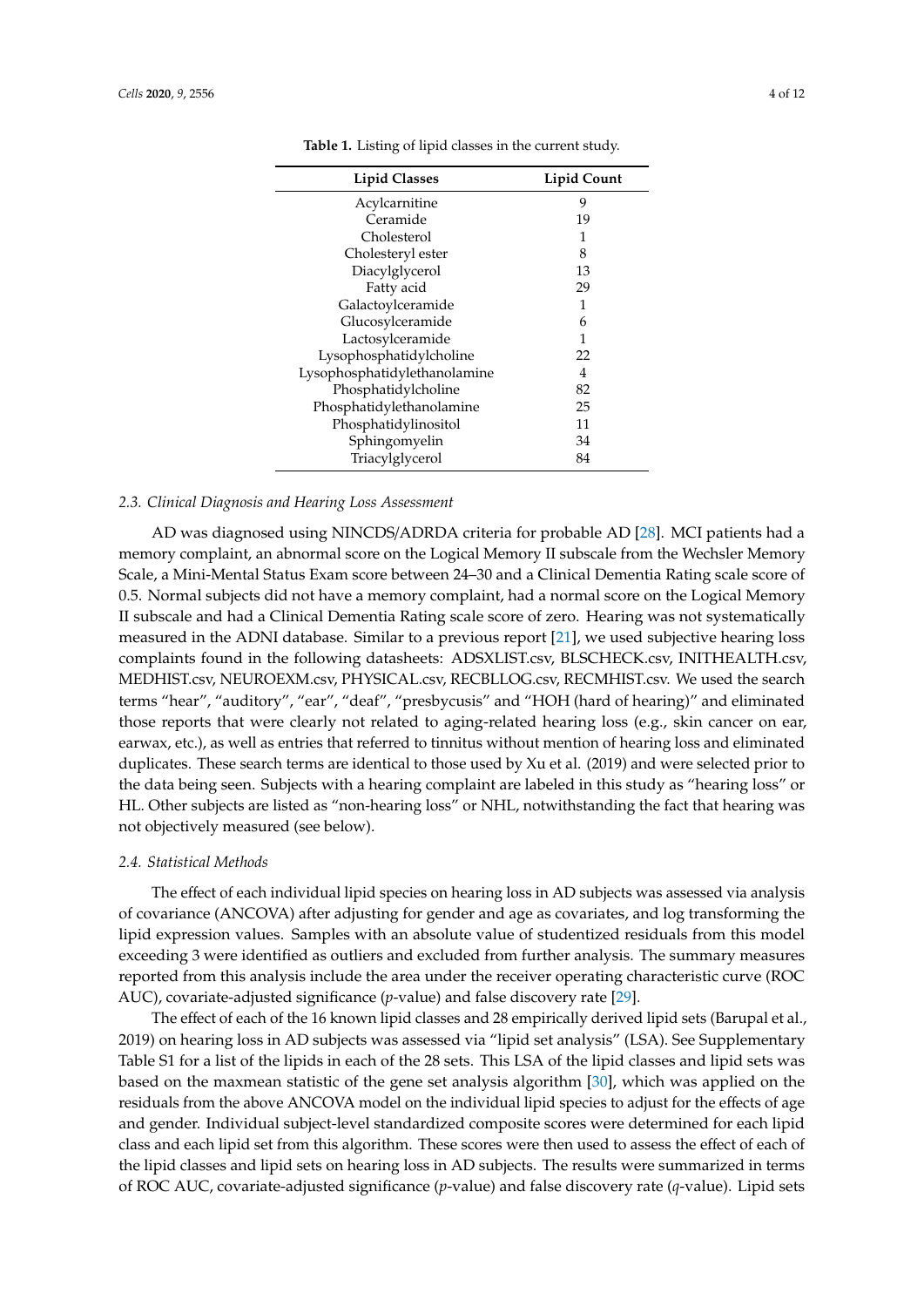with *q*-value < 0.05 were considered as statistically significant. The corresponding lipid classes and individual lipid species with Bonferroni-adjusted *p*-value < 0.05 were highlighted and studied further in terms of their potential connections to hearing loss in AD subjects.

#### **3. Results**

#### *3.1. Demographics*

Data were obtained from 185 subjects with AD. Of the 185, 40 (21.6%) reported hearing loss (HL). HL subjects were not significantly different in age than NHL subjects (HL:  $77.2 \pm 5.8$  years (SD), NHL: 74.8  $\pm$  7.7 years (SD),  $p > 0.05$ ). HL subjects were more likely to be men than control subjects (NHL =  $47\%$  men, HL =  $68\%$  men,  $p < 0.05$ , chi-square). HL and NHL subjects did not differ significantly in average ADAS13 scores (HL:  $30.4 \pm 8.0$  (SD), NHL:  $28.8 \pm 7.6$  (SD),  $p > 0.05$ ), body mass index (HL:  $26.0 \pm 4.1$  kg/m<sup>2</sup> (SD), NHL:  $25.3 \pm 3.8$  kg/m<sup>2</sup> (SD),  $p > 0.05$ ) or use of prescription lipid-lowering drugs (e.g., statins, gemfibrozil, etc., HL: 55%, NHL: 52.4%, *p* = 0.77, chi-squared test, see Table [2\)](#page-4-0).

<span id="page-4-0"></span>**Table 2.** Demographic variables.  $* p < 0.05$ . NHL = no hearing loss. HL = hearing loss.

|                                      |     | <b>NHL</b> | HL         |
|--------------------------------------|-----|------------|------------|
| $n$ (# of AD subjects)               |     | 145        | 40         |
| Gender $*(n)$                        | F   | 77         | 13         |
|                                      | М   | 68         | 27         |
| Age in years (Mean +/- SD)           |     | 74.8 (7.7) | 77.2 (5.8) |
| BMI in $\text{kg/m}^2$ (Mean +/- SD) |     | 25.32(3.8) | 26(4.1)    |
| Use of lipid-lowering drugs $(n)$    | No  | 69         | 18         |
|                                      | Yes | 76         | 22         |
| $ADAS13$ (Mean $+/-$ SD)             |     | 28.6(7.6)  | 30.4(8)    |

#### *3.2. Lipidomic Biomarker Sets That Separate HL from NHL Subjects*

Levels of 349 lipids were measured across 16 classes. Because the levels of many of the lipids are strongly correlated due to co-regulation, and because of the high potential for false discovery when comparing the levels of all 349 lipids, we attempted to reduce the data by grouping the lipids. A previous report measured correlations between all of the serum lipid biomarkers, and using a dynamic clustering algorithm known as dynamicTreeCut, determined that 28 co-regulated sets of lipids were present [\[23\]](#page-10-8). They also found that many of these lipid sets were associated with either AD diagnosis or AD biomarkers. Although most of the sets were homogeneous (or near-homogeneous) clusters of single lipid types, others comprised a mixture of lipids (see supplementary Table S1 for a list of lipids in each class).

Given the robust performance of these clusters to signal changes in AD biomarkers, we asked whether these same clusters were also associated with the presence of HL. The *p*- and *q*-values for the 28 groups of lipids are shown in Table [3.](#page-5-0) We found that two sets of lipids correlated with the presence of hearing loss: set 23 and set 4, both with *p*- and *q*-values below 0.05, with set 23 producing the best performance. We therefore focused on the lipids found in these two sets for subsequent analyses of lipid class and individual lipids.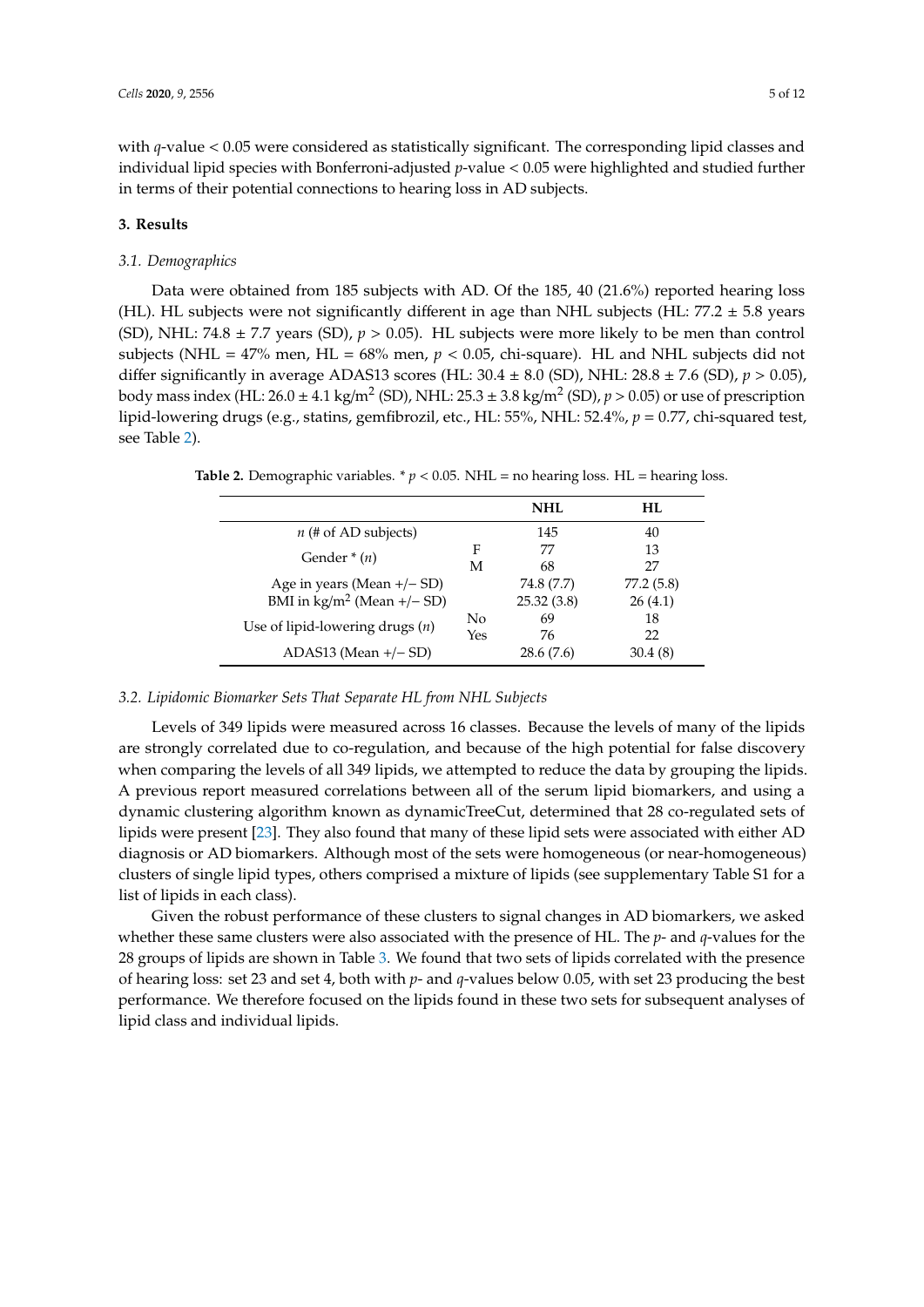| Lipid Set | Median (NHL) | Median (HL) | <b>ROC AUC</b> | p-Value (unadj.) | q-Value (FDR-BH) |
|-----------|--------------|-------------|----------------|------------------|------------------|
| Set.23    | 0.54         | $-2.1$      | 0.66           | 0.0006           | 0.0175           |
| Set.4     | 0.16         | $-1.06$     | 0.64           | 0.0032           | 0.0447           |
| Set.6     | $-0.05$      | 0.35        | 0.62           | 0.0148           | 0.1332           |
| Set.25    | 1            | $-1.3$      | 0.62           | 0.019            | 0.1332           |
| Set.3     | 0.37         | $-0.74$     | 0.6            | 0.0297           | 0.1664           |
| Set.16    | $-0.16$      | 0.27        | 0.59           | 0.0529           | 0.2171           |
| Set.10    | 0.26         | $-1.18$     | 0.6            | 0.0543           | 0.2171           |
| Set.14    | 0.51         | $-1.16$     | 0.6            | 0.0705           | 0.2467           |
| Set.11    | 0.55         | $-1.21$     | 0.61           | 0.0802           | 0.2495           |
| Set.27    | 0.6          | $-1.61$     | 0.58           | 0.1025           | 0.2871           |
| Set.19    | $0.2\,$      | $-0.35$     | 0.58           | 0.1238           | 0.3014           |
| Set.7     | 0.06         | $-0.74$     | 0.58           | 0.1292           | 0.3014           |
| Set.8     | 0.31         | $-0.26$     | 0.57           | 0.1694           | 0.3467           |
| Set.28    | 0.4          | $-0.12$     | 0.56           | 0.1788           | 0.3467           |
| Set.15    | 0.71         | $-0.31$     | 0.56           | 0.1857           | 0.3467           |
| Set.20    | 0.22         | $-0.45$     | 0.56           | 0.2013           | 0.3523           |
| Set.13    | $-0.67$      | $-1.3$      | 0.56           | 0.2554           | 0.4206           |
| Set.17    | 0.34         | 0.2         | 0.47           | 0.2836           | 0.4387           |
| Set.24    | $-0.4$       | $-1.43$     | 0.56           | 0.3135           | 0.4387           |
| Set.2     | $-0.2$       | 0.25        | 0.47           | 0.3153           | 0.4387           |
| Set.9     | 0.54         | $-0.33$     | 0.55           | 0.329            | 0.4387           |
| Set.1     | $-0.3$       | $-1.07$     | 0.55           | 0.3879           | 0.4937           |
| Set.26    | 0.02         | 0.58        | 0.48           | 0.4248           | 0.5171           |
| Set.22    | $-0.18$      | $-0.35$     | 0.53           | 0.4606           | 0.5359           |
| Set.18    | $-0.1$       | $-0.68$     | 0.54           | 0.4785           | 0.5359           |
| Set.5     | 0.54         | $-0.55$     | 0.53           | 0.6265           | 0.6747           |
| Set.21    | $-0.21$      | 0.32        | 0.5            | 0.8784           | 0.9109           |
| Set.12    | 0.09         | 0.07        | 0.51           | 0.9827           | 0.9827           |

<span id="page-5-0"></span>**Table 3.** Table of lipid sets derived from Barupal et al. (2019) and their performance in distinguishing HL from NHL in Alzheimer's disease (AD) subjects. ROC AUC = receiver operating characteristic area under the curve. FDR-BH = Benjamini-Hochberg False Discovery Rate

# *3.3. Lipid Classes and Individual Lipids That Separate HL from NHL Subjects*

Using the biomarker sets to narrow our hypotheses about which lipids exhibit signal changes in hearing, we attempted to determine which lipid classes were most significantly associated with HL. Within the two significant sets identified above  $(q < 0.05)$ , 25 lipids in seven classes were identified, with only the phosphatidylcholine class surviving correction for multiple comparisons (uncorrected *p*-value = 0.0057, Bonferroni corrected to 0.04). See Figure [1](#page-6-0) for boxplots of the seven biomarker classes comparing HL and NHL subjects. See Table [4](#page-5-1) for a list of lipid classes found in sets 4 and 23 and their associated capacity to separate HL from NHL subjects.

<span id="page-5-1"></span>**Table 4.** Table of lipid classes derived from sets 4 and 23 from Barupal et al. (2019) and their performance in distinguishing HL from NHL subjects. Unadjusted *p*-values that survive the Bonferroni correction  $(<$ 0.05) are noted with  $*$ .

| Lipid Class                  | Median (NHL) | Median (HL) | <b>ROC AUC</b> | <i>p</i> -Value<br>(Unadjusted) |
|------------------------------|--------------|-------------|----------------|---------------------------------|
| Phosphatidylcholine          | 0.25         | $-1.48$     | 0.63           | $0.0057*$                       |
| Phosphatidylethanolamine     | 0.13         | $-0.6$      | 0.59           | 0.0216                          |
| Cholesteryl ester            | 0.58         | $-0.53$     | 0.62           | 0.0239                          |
| Phosphatidylinositol         | 0.16         | $-0.45$     | 0.58           | 0.1142                          |
| Lysophosphatidylcholine      | 0.48         | $-0.93$     | 0.58           | 0.1255                          |
| Lysophosphatidylethanolamine | 0.35         | $-0.02$     | 0.55           | 0.3185                          |
| Fatty acid                   | 0.12         | 0.22        | 0.54           | 0.3344                          |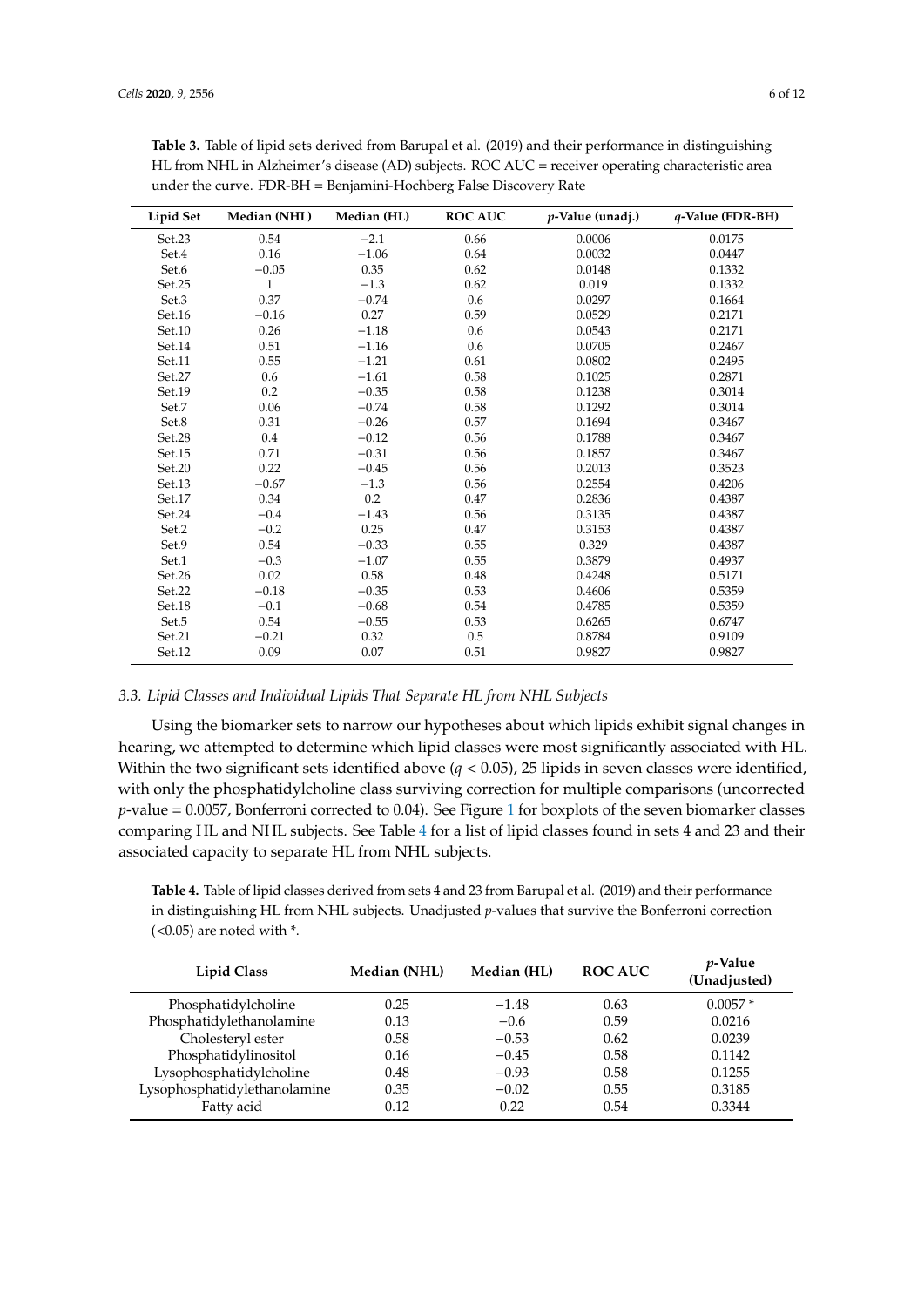<span id="page-6-0"></span>

**Figure 1.** Box plots showing the median, first and third quartiles of the distributions, demonstrating **Figure 1.** Box plots showing the median, first and third quartiles of the distributions, demonstrating differences in levels of lipids in the seven classes of lipids identified as parts of sets 4 and 23 from [23], differences in levels of lipids in the seven classes of lipids identified as parts of sets 4 and 23 from [\[23\]](#page-10-8), distinguishing between HL and NHL in subjects with Alzheimer's disease. Shown are standardized distinguishing between HL and NHL in subjects with Alzheimer's disease. Shown are standardized values (centered by mean and divided by standard deviation), after adjusting for age and gender as values (centered by mean and divided by standard deviation), after adjusting for age and gender as covariates. \* Bonferroni-corrected *p*-value of < 0.05. covariates. \* Bonferroni-corrected *p*-value of < 0.05.

appearing lipid class was phosphatidylcholine (14/25 lipids or 56%), which is significantly greater than appearing lipid class was phosphatidylcholine (14/25 lipids or 56%), which is significantly greater the proportion of all tested lipids that were in the phosphatidylcholine class (82/349 lipids or 23.4%,  $p < 0.05$  $p < 0.05$ , chi-squared test). See Table 5 for a list of individual lipids in sets 4 and 23 and their associated  $p < 0.05$ , chi-squared test). See Table 5 for a list of individual lipids in sets 4 and 23 and their associat <sup>2</sup> 23.6%, chi-squared test). Our anti-structure test of individual lipids in section and 23 and 23 and 23 and 23 and 23 and 23 and 23 and 23 and 23 and 23 and 23 and 23 and 23 and 23 and 23 and 23 and 23 and 23 and 23 and capacity to separate HL from NHL subjects. Both of these analyses point to phosphatidylcholine levels<br>called we in fector distinctivities between HL and NHL subjects. as the main factor distinguishing between HL and NHL subjects. Among the 25 lipids in the two significant lipid sets identified above, the most commonly

| Lipid ID      | Lipid Class                  | Lipid Set | Median<br>(NHL) | Median<br>(HL) | <b>Fold Change</b><br>(HL/NHL) | <i>p</i> -Value |
|---------------|------------------------------|-----------|-----------------|----------------|--------------------------------|-----------------|
| UCD.Lipid.162 | Phosphatidylcholine          | $Set-23$  | 63,671          | 52,397         | 0.82                           | 0.0003          |
| UCD.Lipid.163 | Phosphatidylcholine          | $Set-23$  | 29,367          | 24,419.5       | 0.83                           | 0.0006          |
| UCD.Lipid.148 | Phosphatidylcholine          | Set-4     | 5,056,746       | 4,380,450.5    | 0.87                           | 0.0010          |
| UCD.Lipid.161 | Phosphatidylcholine          | $Set-23$  | 46,893          | 39,148.5       | 0.83                           | 0.0014          |
| UCD.Lipid.164 | Phosphatidylcholine          | $Set-23$  | 20,525          | 16,734.5       | 0.82                           | 0.0033          |
| UCD.Lipid.17  | Cholesteryl ester            | Set-4     | 254,617         | 198,944.5      | 0.78                           | 0.0055          |
| UCD.Lipid.150 | Phosphatidylcholine          | Set-4     | 58.706          | 49.712         | 0.85                           | 0.0069          |
| UCD.Lipid.406 | Phosphatidylcholine          | Set-4     | 130,587         | 116,420        | 0.89                           | 0.0079          |
| UCD.Lipid.128 | Lysophosphatidylcholine      | Set-4     | 45,190          | 37,318.5       | 0.83                           | 0.0130          |
| UCD.Lipid.451 | Phosphatidylethanolamine     | $Set-23$  | 5726.33         | 4968           | 0.87                           | 0.0149          |
| UCD.Lipid.143 | Phosphatidylcholine          | Set-4     | 23,780          | 19,794         | 0.83                           | 0.0150          |
| UCD.Lipid.409 | Phosphatidylcholine          | Set-4     | 69,527          | 57,894         | 0.83                           | 0.0163          |
| UCD.Lipid.149 | Phosphatidylcholine          | Set-4     | 35,516.5        | 27,777         | 0.78                           | 0.0166          |
| UCD.Lipid.462 | Phosphatidylinositol         | Set-4     | 9408            | 8256           | 0.88                           | 0.0183          |
| UCD.Lipid.447 | Phosphatidylethanolamine     | $Set-23$  | 12,761          | 11,301.5       | 0.89                           | 0.0197          |
| UCD.Lipid.450 | Phosphatidylethanolamine     | $Set-23$  | 12,513.79       | 10,888.5       | 0.87                           | 0.0217          |
| UCD.Lipid.410 | Phosphatidylcholine          | Set-4     | 7910            | 7552           | 0.95                           | 0.0310          |
| UCD.Lipid.145 | Phosphatidylcholine          | Set-4     | 22,891          | 19,311         | 0.84                           | 0.0329          |
| UCD.Lipid.126 | Lysophosphatidylcholine      | Set-4     | 14,172.5        | 12,585         | 0.89                           | 0.0428          |
| UCD.Lipid.399 | Phosphatidylcholine          | Set-4     | 98,283          | 79,011         | 0.80                           | 0.0661          |
| UCD.Lipid.16  | Cholesteryl ester            | Set-4     | 179,126         | 125,757        | 0.70                           | 0.0846          |
| UCD.Lipid.442 | Phosphatidylethanolamine     | Set-4     | 1817.5          | 1492           | 0.82                           | 0.1016          |
| UCD.Lipid.381 | Lysophosphatidylethanolamine | Set-4     | 5577.5          | 5206           | 0.93                           | 0.2087          |
| UCD.Lipid.517 | Fatty acid                   | Set-4     | 111,966         | 100,323        | 0.90                           | 0.5032          |
| UCD.Lipid.513 | Fatty acid                   | Set-4     | 22,307          | 21,665         | 0.97                           | 0.7021          |

<span id="page-6-1"></span>**Table 5.** Table of lipids derived from sets 4 and 23 from Barupal et al., 2019 and their performance in distinguishing III from NIH authority. distinguishing HL from NHL subjects. distinguishing HL from NHL subjects.

#### UCD.Lipid.126 Lysophosphatidylcholine Set-4 14,172.5 12,585 0.89 0.0428 3.4. Analysis of Non-AD Subjects and Apolipoprotein E (APOE)

Similar analyses were done in subjects with MCI ( $n = 225$ , 64 with HL) and control subjects without memory loss ( $n = 373$ , 104 with HL). None of the lipid sets were found to differentiate HL from NHL subjects in either control or MCI cohorts (see Table 6). Interaction of disease diagnosis (AD, MCI,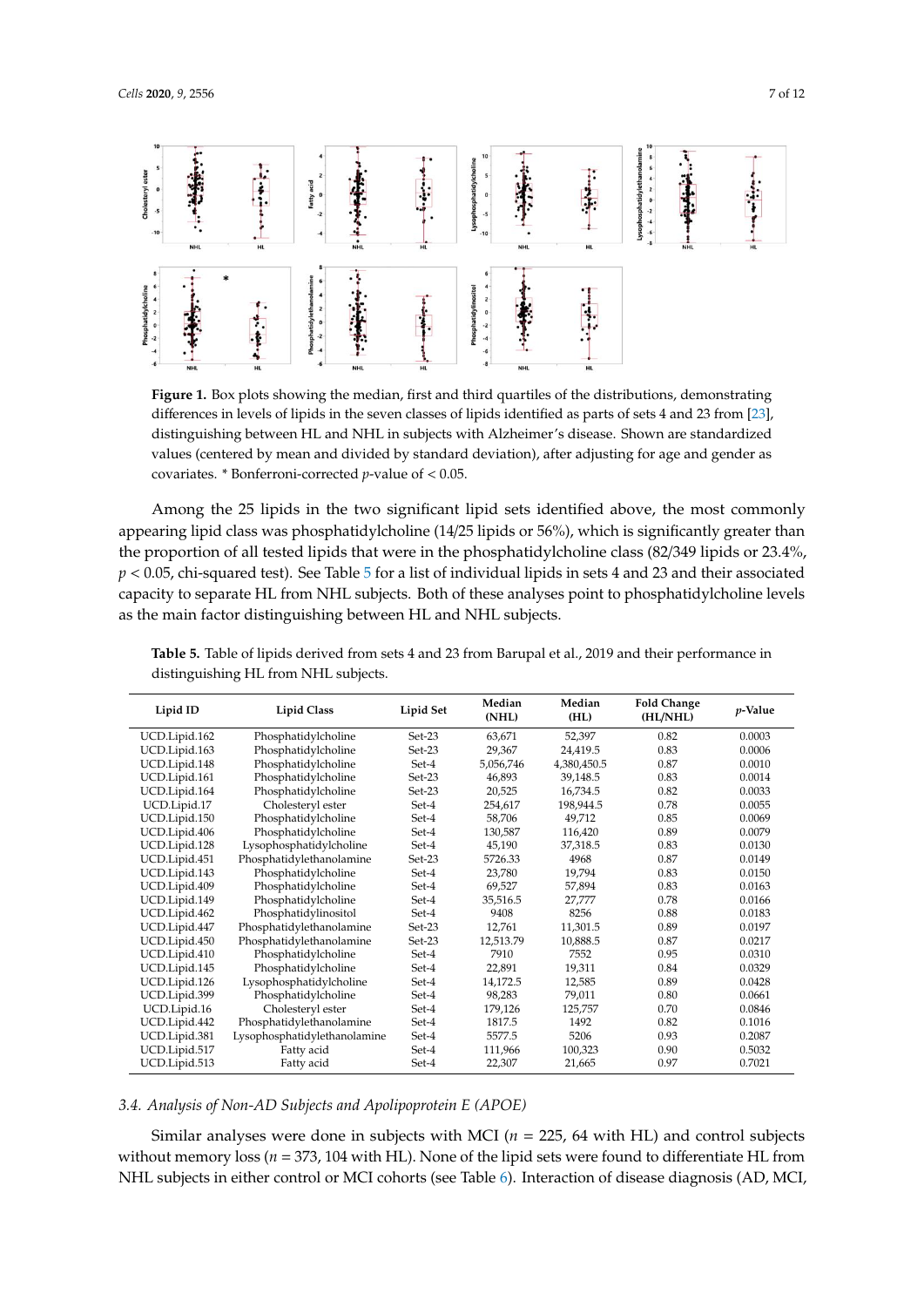control subjects) and hearing loss status (HL, NHL) with respect to specific lipid classes was formally assessed within the framework of a two-way ANOVA. Post hoc evaluation of this interaction effect from this model revealed that phosphatidylcholine was significantly differentiated between HL vs. NHL only in the AD subjects ( $p < 0.05$ ), but not in the MCI and control subjects. Subjects across all groups (control, MCI and AD) were also separated based on genotype (having at least one copy of APOE4 or none), and no association was found between genotype and likelihood of HL.

<span id="page-7-0"></span>**Table 6.** Table of lipid sets derived from Barupal et al. (2019) and their performance in distinguishing HL from NHL in mild cognitive impairment (MCI) and NL subjects. ROC AUC = receiver operating characteristic area under the curve. Top ten sets shown for each group of subjects.

| <b>MCI</b> Subjects |             |                                                  |                |                          |                  |  |
|---------------------|-------------|--------------------------------------------------|----------------|--------------------------|------------------|--|
| <b>Lipid Set</b>    | Median (HN) | Median (HL)                                      | <b>ROC AUC</b> | $p$ -Value (unadj.)      | q-Value (FDR-BH) |  |
| Set.13              | $-0.91$     | $-0.42$                                          | 0.54           | 0.0538                   | 0.9348           |  |
| Set.22              | 0.03        | 0.82                                             | 0.53           | 0.0775                   | 0.9348           |  |
| Set.14              | $-0.26$     | 0.17                                             | 0.53           | 0.1122                   | 0.9348           |  |
| Set.25              | 0.19        | $-0.08$                                          | 0.49           | 0.1824                   | 0.9468           |  |
| Set.16              | $-0.22$     | 0.26                                             | 0.56           | 0.23                     | 0.9468           |  |
| Set.18              | $-1.34$     | $-1.33$                                          | 0.51           | 0.3203                   | 0.9468           |  |
| Set.27              | 0.31        | $-0.15$                                          | 0.55           | 0.363                    | 0.9468           |  |
| Set.8               | 0.04        | 0.32                                             | 0.51           | 0.4406                   | 0.9468           |  |
| Set.17              | 0.03        | $-0.1$                                           | 0.5            | 0.4798                   | 0.9468           |  |
| Set.24              | $-1.51$     | $-0.39$                                          | 0.51           | 0.5114                   | 0.9468           |  |
|                     |             | <b>Subjects without Memory Loss or Complaint</b> |                |                          |                  |  |
| <b>Lipid Set</b>    | Median (HN) | Median (HL)                                      | <b>ROC AUC</b> | <i>p</i> -Value (unadj.) | q-Value (FDR-BH) |  |
| Set.22              | 0.4         | 1.7                                              | 0.59           | 0.0092                   | 0.2293           |  |
| Set.17              | 0.48        | $-0.84$                                          | 0.6            | 0.0502                   | 0.4158           |  |
| Set.14              | 0.37        | 0.54                                             | 0.54           | 0.0632                   | 0.4158           |  |
| Set.13              | 0.14        | 1.03                                             | 0.57           | 0.0818                   | 0.4158           |  |
| Set.3               | $-0.1$      | $-0.07$                                          | 0.53           | 0.0832                   | 0.4158           |  |
| Set.7               | $-0.33$     | $-0.18$                                          | 0.54           | 0.1062                   | 0.4163           |  |
| Set.8               | $-0.37$     | 0.74                                             | 0.57           | 0.1166                   | 0.4163           |  |
| Set.11              | $-0.49$     | $-0.24$                                          | 0.54           | 0.1438                   | 0.4495           |  |
| Set.20              | $-0.14$     | $-0.17$                                          | 0.55           | 0.2283                   | 0.5529           |  |
| Set.23              | 1.25        | 1.24                                             | 0.48           | 0.2393                   | 0.5529           |  |

# **4. Discussion**

In the current study, 349 serum biomarkers were measured in 185 subjects with AD. Using previously identified co-regulated sets of biomarkers [\[23\]](#page-10-8), we found two sets of lipids that were strongly associated with the presence of HL. Within these sets, the most common class of lipids was phosphatidylcholine, and as a class and as individual biomarkers, phosphatidylcholines were found to be significantly diminished in individuals with HL. Similar analyses in non-AD subjects (control and MCI) did not reveal significant associations between lipidomic biomarkers and HL

#### *4.1. Weaknesses in the Study*

Hearing loss in this study was assessed in a non-systematic way—via subjective reports obtained from the subjects. Using the National Health and Nutrition Examination Survey (NHANES), which captured both objective hearing loss (using pure tone audiograms) and subjective hearing loss, previous data have established concordance values between subjective and objective hearing loss ranging from 65–77% depending on demographic factors [\[31\]](#page-10-15). Older subjects, such as the ones in this study, tended to underestimate their degree of hearing loss. These data suggest that some subjects with HL may have inappropriately been placed in the NHL category, and vice versa, but with a greater likelihood of missing HL subjects. Although there are several publicly available databases that have measured hearing loss objectively (e.g., the Baltimore Longitudinal Study of Aging or National Health and Nutrition Examination Survey), these did not systematically measure an extensive panel of lipid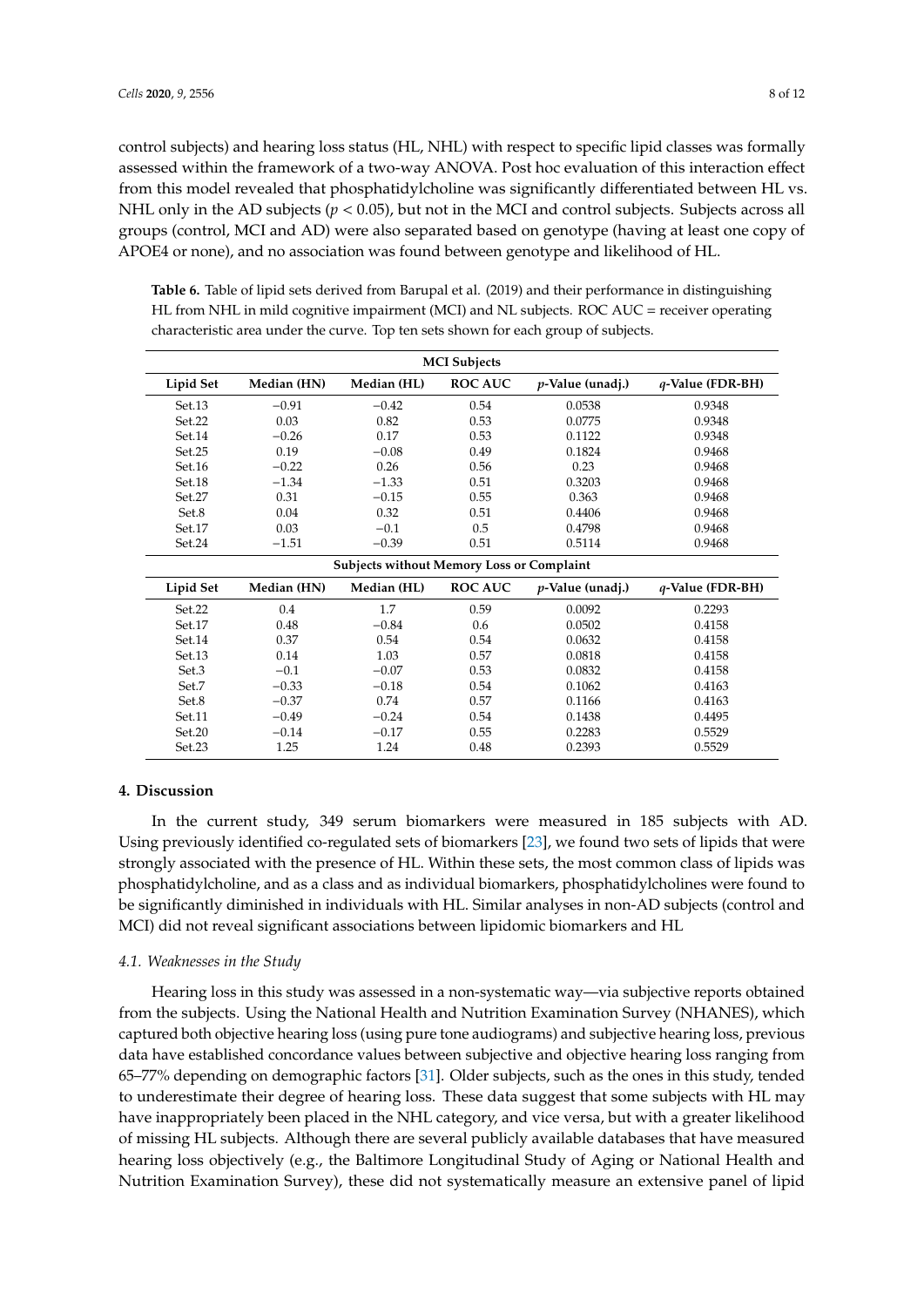biomarkers. Conversely, despite the richness of biomarker data available in the ADNI, hearing was not systematically measured. Thus, additional future work in subjects with objectively-measured hearing loss will be required to confirm the associations reported here.

In addition, it is not possible to extrapolate the current findings to a therapeutic intervention. As an observational study, the current work cannot be used to support the idea that supplementation of phosphatidylcholine can protect against ARHL in subjects with AD. It is possible that phosphatidylcholine levels and ARHL are related by a third, unmeasured, factor. Only a prospective, randomized and blinded trial can determine whether phosphatidylcholine can improve ARHL.

#### *4.2. Phosphatidylcholine, Alzheimer's Disease and Hearing Loss*

Phosphatidylcholine is one of the major phospholipids and a fundamental constituent of cell membranes and may activate enzymatic antioxidants situated in the cell membrane. There is also evidence for disrupted phosphatidylcholine metabolism in AD. For example, the enzymes that break down phosphatidylcholine (phospholipase D and phospholipase A2) are altered in AD [\[32,](#page-11-0)[33\]](#page-11-1). In addition, low plasma levels of phosphatidylcholine docosahexaenoic acid have been associated with the development of AD [\[34\]](#page-11-2) as well as thinning of the prefrontal cortex [\[35\]](#page-11-3). With respect to ARHL, phosphatidylcholine's protective role in hearing loss was suggested by work from Seidman et al., who observed that lecithin (a polyunsaturated phosphatidylcholine) can protect against aging-related hearing loss in rats [\[36\]](#page-11-4). In this study, the investigators observed higher mitochondrial membrane potentials in the lecithin-treated group, suggesting preserved mitochondrial function. Lecithin treatment also diminished the occurrence mtDNA4834 deletion (common aging-related mitochondrial deletion) in the brain and cochlear tissue of the treated group. These data point to a role of phosphatidylcholine in protecting cochlear mitochondrial function. In addition, the antioxidants activated by phosphatidylcholine may protect the cell membrane from damage by reactive oxygen species [\[37\]](#page-11-5) that arise during aging-related cochlear hypoperfusion, which can lead to cochlear degeneration [\[38,](#page-11-6)[39\]](#page-11-7). These data all suggest that phosphatidylcholine levels may be depleted in AD and ARHL.

#### *4.3. Origins of Measured Lipids*

The lipids measured in this study were extracted from blood samples, which brings about the question of the origins of these lipids. Dietary fats are absorbed into the portal system to the liver. In the liver, fatty acids are incorporated into lipoprotein particles which are then released into the bloodstream. Additionally, adipocytes can release stored fatty acids into the blood as lipid levels in the blood decrease. Evidence also suggests that some fatty acids can be synthesized in the brain, but essential fatty acids still have to be transported across the blood–brain barrier [\[40\]](#page-11-8). Additional studies done on adult rats to study the rate of polyunsaturated fatty acid incorporation from plasma into the brain further suggests that this is a dynamic process with active daily turnover [\[41\]](#page-11-9). The exact mechanism behind how fats enter the brain is still unclear. One study performed on cholesterol homeostasis and hearing loss indicates that since the blood–brain barrier prevents the uptake of this lipoprotein from circulation, brain cholesterol is synthesized in astrocytes; further, excess cholesterol is metabolized into 24 (S)- hydroxycholesterol before secretion from the blood–brain barrier to the liver [\[42\]](#page-11-10). Thus, measured lipids in this study are likely derived from a variety of sources.

#### **5. Conclusions**

In the current study, we observed that in the context of AD, lower serum levels of phosphatidylcholine were associated with ARHL. The fact that this association was found in AD subjects, but not in non-AD subjects, suggests that there is an interaction between the presence of AD and the relationship between phosphatidylcholine and ARHL. Given that AD is associated with diminished brain mitochondrial function and increased levels of lipid peroxidation, it is possible that individuals with AD may not have the metabolic reserve to withstand additional metabolic stressors,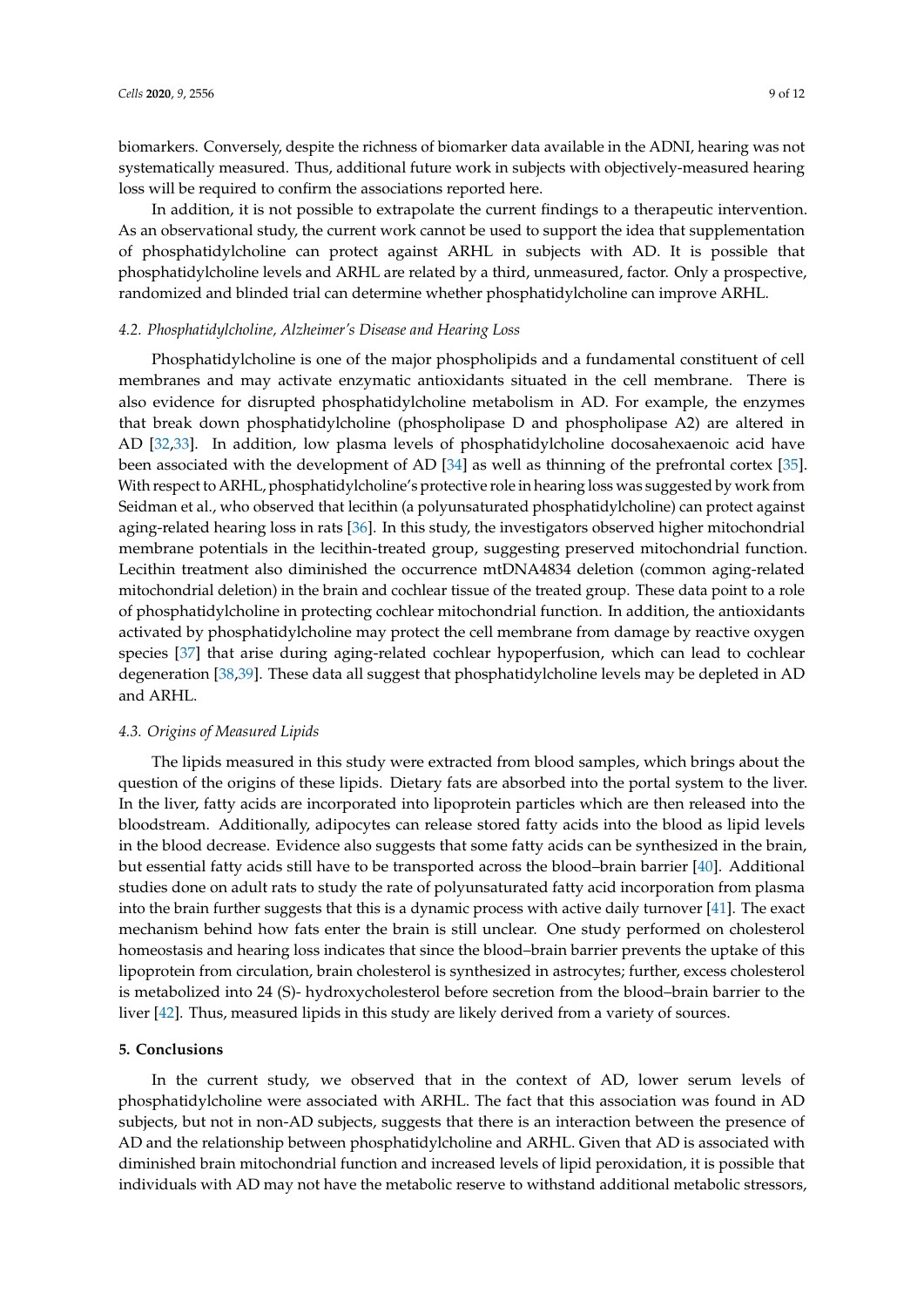such as declining levels of antioxidant molecules such as phosphatidylcholine. These data also suggest that normalizing phosphatidylcholine levels in AD subjects, but not in non-AD subjects, may have a role in the treatment or prevention of ARHL. Future studies will need to be done to investigate the potential therapeutic role of phosphatidylcholine in this context.

**Supplementary Materials:** The following are available online at http://[www.mdpi.com](http://www.mdpi.com/2073-4409/9/12/2556/s1)/2073-4409/9/12/2556/s1.

**Author Contributions:** D.A.L.: conceived of the study, curated data, wrote paper, L.K.I.: curated data, wrote paper, P.D.: wrote paper, V.D.: conceived of the study, curated data, wrote paper, analyzed data. All authors have read and agreed to the published version of the manuscript.

**Funding:** Data collection and sharing for this project was funded by the Alzheimer's Disease Neuroimaging Initiative (ADNI) (National Institutes of Health Grant U01 AG024904) and DOD ADNI (Department of Defense award number W81XWH-12-2-0012). The named authors did not receive specific funding for this work.

**Acknowledgments:** The authors thank Dinesh Barupal for useful discussions regarding the ADNI lipidomics dataset, Danielle Harvey for providing a sample ADNI consent form and Aditi Das for useful comments on this manuscript. Data collection and sharing for this project was funded by the Alzheimer's Disease Neuroimaging Initiative (ADNI) (National Institutes of Health Grant U01 AG024904) and DOD ADNI (Department of Defense award number W81XWH-12-2-0012). ADNI is funded by the National Institute on Aging, the National Institute of Biomedical Imaging and Bioengineering, and through generous contributions from the following: AbbVie, Alzheimer's Association; Alzheimer's Drug Discovery Foundation; Araclon Biotech; BioClinica, Inc.; Biogen; Bristol-Myers Squibb Company; CereSpir, Inc.; Cogstate; Eisai, Inc.; Elan Pharmaceuticals, Inc.; Eli Lilly and Company; EuroImmun; F. Hoffmann-La Roche Ltd. and its affiliated company Genentech, Inc.; Fujirebio; GE Healthcare; IXICO Ltd.; Janssen Alzheimer Immunotherapy Research & Development, LLC.; Johnson & Johnson Pharmaceutical Research & Development, LLC.; Lumosity; Lundbeck; Merck & Co., Inc.; Meso Scale Diagnostics, LLC.; NeuroRx Research; Neurotrack Technologies; Novartis Pharmaceuticals Corporation; Pfizer, Inc.; Piramal Imaging; Servier; Takeda Pharmaceutical Company and Transition Therapeutics. The Canadian Institutes of Health Research provides funds to support ADNI clinical sites in Canada. Private sector contributions are facilitated by the Foundation for the National Institutes of Health [\(www.fnih.org\)](www.fnih.org). The grantee organization is the Northern California Institute for Research and Education, and the study is coordinated by the Alzheimer's Therapeutic Research Institute at the University of Southern California. ADNI data are disseminated by the Laboratory for Neuro Imaging at the University of Southern California.

**Conflicts of Interest:** V.D. is an employee of GlaxoSmithKline.

#### **References**

- <span id="page-9-0"></span>1. Nash, S.D.; Cruickshanks, K.J.; Klein, R.; Klein, B.E.; Nieto, F.J.; Huang, G.H.; Tweed, T.S. The prevalence of hearing impairment and associated risk factors: The Beaver Dam Offspring Study. *Arch. Otolaryngol. Head Neck Surg.* **2011**, *137*, 432–439. [\[CrossRef\]](http://dx.doi.org/10.1001/archoto.2011.15)
- <span id="page-9-1"></span>2. Hebert, L.E.; Weuve, J.; Scherr, P.A.; Evans, D.A. Alzheimer disease in the United States (2010–2050) estimated using the 2010 census. *Neurology* **2013**, *80*, 1778–1783. [\[CrossRef\]](http://dx.doi.org/10.1212/WNL.0b013e31828726f5)
- <span id="page-9-2"></span>3. Ortman, J.M.; Velkoff, V.A.; Hogan, H. *An Aging Nation: The Older Population in the United States*; United States Census Bureau, Economics and Statistics Administration: Washington, DC, USA, 2014.
- <span id="page-9-3"></span>4. Lin, F.R.; Ferrucci, L.; Metter, E.J.; An, Y.; Zonderman, A.B.; Resnick, S.M. Hearing loss and cognition in the Baltimore Longitudinal Study of Aging. *Neuropsychology* **2011**, *25*, 763–770. [\[CrossRef\]](http://dx.doi.org/10.1037/a0024238)
- 5. Lin, F.R.; Metter, E.J.; O'Brien, R.J.; Resnick, S.M.; Zonderman, A.B.; Ferrucci, L. Hearing loss and incident dementia. *Arch. Neurol.* **2011**, *68*, 214–220. [\[CrossRef\]](http://dx.doi.org/10.1001/archneurol.2010.362) [\[PubMed\]](http://www.ncbi.nlm.nih.gov/pubmed/21320988)
- 6. Lin, F.R.; Thorpe, R.; Gordon-Salant, S.; Ferrucci, L. Hearing loss prevalence and risk factors among older adults in the United States. *J. Gerontol. Ser. A Biol. Sci. Med. Sci.* **2011**, *66*, 582–590. [\[CrossRef\]](http://dx.doi.org/10.1093/gerona/glr002)
- 7. Lin, F.R.; Yaffe, K.; Xia, J.; Xue, Q.-L.; Harris, T.B.; Purchase-Helzner, E.; Simonsick, E.M. Hearing loss and cognitive decline in older adults. *JAMA Intern. Med.* **2013**, *173*, 293–299. [\[CrossRef\]](http://dx.doi.org/10.1001/jamainternmed.2013.1868)
- 8. Thomson, R.S.; Auduong, P.; Miller, A.T.; Gurgel, R.K. Hearing loss as a risk factor for dementia: A systematic review. *Laryngoscope Investig. Otolaryngol.* **2017**, *2*, 69–79. [\[CrossRef\]](http://dx.doi.org/10.1002/lio2.65)
- 9. Golub, J.S.; Luchsinger, J.A.; Manly, J.J.; Stern, Y.; Mayeux, R.; Schupf, N. Observed hearing loss and incident dementia in a multiethnic cohort. *J. Am. Geriatr. Soc.* **2017**, *65*, 1691–1697. [\[CrossRef\]](http://dx.doi.org/10.1111/jgs.14848)
- 10. Panza, F.; Solfrizzi, V.; Logroscino, G. Age-related hearing impairment—A risk factor and frailty marker for dementia and AD. *Nat. Rev. Neurol.* **2015**, *11*, 166–175. [\[CrossRef\]](http://dx.doi.org/10.1038/nrneurol.2015.12)
- <span id="page-9-4"></span>11. Ford, A.H.; Hankey, G.J.; Yeap, B.B.; Golledge, J.; Flicker, L.; Almeida, O.P. Hearing loss and the risk of dementia in later life. *Maturitas* **2018**, *112*, 1–11. [\[CrossRef\]](http://dx.doi.org/10.1016/j.maturitas.2018.03.004)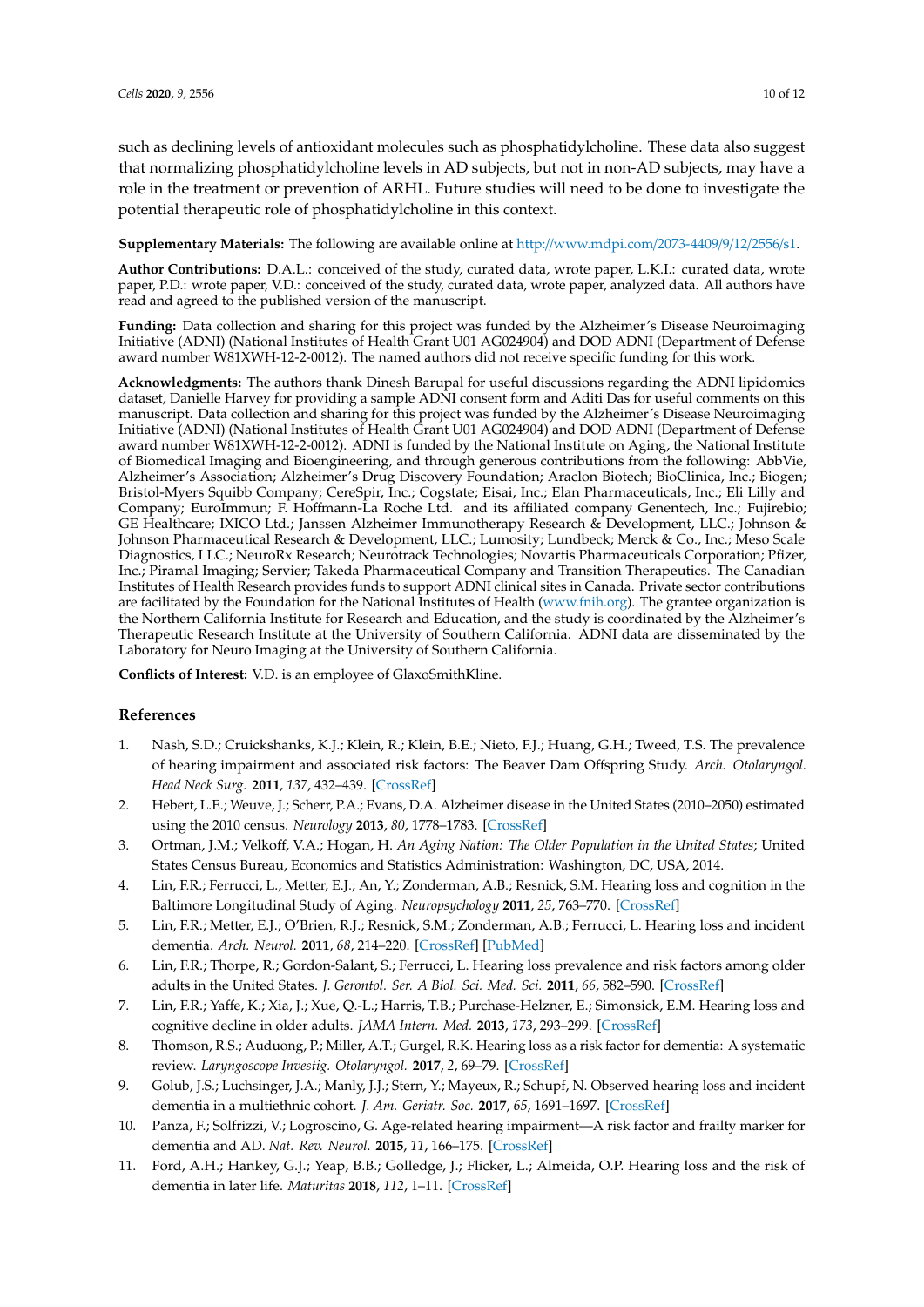- <span id="page-10-0"></span>12. Nadhimi, Y.; Llano, D.A. Does hearing loss lead to dementia? A review of the literature. *Hear. Res.* **2020**, 108038. [\[CrossRef\]](http://dx.doi.org/10.1016/j.heares.2020.108038) [\[PubMed\]](http://www.ncbi.nlm.nih.gov/pubmed/32814645)
- <span id="page-10-1"></span>13. Wang, X.; Wang, W.; Li, L.; Perry, G.; Lee, H.-g.; Zhu, X. Oxidative stress and mitochondrial dysfunction in Alzheimer's disease. *Biochim. Biophys. Acta (BBA)-Mol. Basis Dis.* **2014**, *1842*, 1240–1247. [\[CrossRef\]](http://dx.doi.org/10.1016/j.bbadis.2013.10.015) [\[PubMed\]](http://www.ncbi.nlm.nih.gov/pubmed/24189435)
- <span id="page-10-2"></span>14. Fujimoto, C.; Yamasoba, T. Oxidative stresses and mitochondrial dysfunction in age-related hearing loss. *Oxid. Med. Cell. Longev.* **2014**, *2014*, 582849. [\[CrossRef\]](http://dx.doi.org/10.1155/2014/582849) [\[PubMed\]](http://www.ncbi.nlm.nih.gov/pubmed/25110550)
- <span id="page-10-3"></span>15. Someya, S.; Prolla, T.A. Mitochondrial oxidative damage and apoptosis in age-related hearing loss. *Mech. Ageing Dev.* **2010**, *131*, 480–486. [\[CrossRef\]](http://dx.doi.org/10.1016/j.mad.2010.04.006) [\[PubMed\]](http://www.ncbi.nlm.nih.gov/pubmed/20434479)
- 16. Someya, S.; Tanokura, M.; Weindruch, R.; Prolla, T.A.; Yamasoba, T. Effects of caloric restriction on age-related hearing loss in rodents and rhesus monkeys. *Curr. Aging Sci.* **2010**, *3*, 20–25. [\[CrossRef\]](http://dx.doi.org/10.2174/1874609811003010020) [\[PubMed\]](http://www.ncbi.nlm.nih.gov/pubmed/20298166)
- 17. Someya, S.; Xu, J.; Kondo, K.; Ding, D.; Salvi, R.J.; Yamasoba, T.; Tanokura, M. Age-related hearing loss in C57BL/6J mice is mediated by Bak-dependent mitochondrial apoptosis. *Proc. Natl. Acad. Sci. USA* **2009**, *106*, 19432–19437. [\[CrossRef\]](http://dx.doi.org/10.1073/pnas.0908786106) [\[PubMed\]](http://www.ncbi.nlm.nih.gov/pubmed/19901338)
- 18. Someya, S.; Yu, W.; Hallows, W.C.; Xu, J.; Vann, J.M.; Leeuwenburgh, C.; Prolla, T.A. Sirt3 mediates reduction of oxidative damage and prevention of age-related hearing loss under caloric restriction. *Cell* **2010**, *143*, 802–812. [\[CrossRef\]](http://dx.doi.org/10.1016/j.cell.2010.10.002)
- <span id="page-10-4"></span>19. Menardo, J.; Tang, Y.; Ladrech, S.; Lenoir, M.; Casas, F.; Michel, C.; Maurice, T. Oxidative stress, inflammation, and autophagic stress as the key mechanisms of premature age-related hearing loss in SAMP8 mouse Cochlea. *Antioxid. Redox Signal.* **2012**, *16*, 263–274. [\[CrossRef\]](http://dx.doi.org/10.1089/ars.2011.4037)
- <span id="page-10-5"></span>20. Campbell, K.C.; Rybak, L.P.; Khardori, R. Sensorineural hearing loss and dyslipidemia. *Am. J. Audiol.* **1996**, *5*, 11–14. [\[CrossRef\]](http://dx.doi.org/10.1044/1059-0889.0503.11)
- <span id="page-10-6"></span>21. Xu, W.; Zhang, C.; Li, J.-Q.; Tan, C.-C.; Cao, X.-P.; Tan, L.; Yu, J.-T.; Alzheimer's Disease Neuroimaging Initiative. Age-related hearing loss accelerates cerebrospinal fluid tau levels and brain atrophy: A longitudinal study. *Aging* **2019**, *11*, 3156–3169. [\[CrossRef\]](http://dx.doi.org/10.18632/aging.101971)
- <span id="page-10-7"></span>22. Kao, Y.-C.; Ho, P.-C.; Tu, Y.-K.; Jou, I.; Tsai, K.-J. Lipids and Alzheimer's Disease. *Int. J. Mol. Sci.* **2020**, *21*, 1505. [\[CrossRef\]](http://dx.doi.org/10.3390/ijms21041505) [\[PubMed\]](http://www.ncbi.nlm.nih.gov/pubmed/32098382)
- <span id="page-10-8"></span>23. Barupal, D.K.; Baillie, R.; Fan, S.; Saykin, A.J.; Meikle, P.J.; Arnold, M.; Nho, K.; Fiehn, O.; Kaddurah-Daouk, R.; Alzheimer Disease Metabolomics Consortium. Sets of coregulated serum lipids are associated with Alzheimer's disease pathophysiology. *Alzheimer's Dement. Diagn. Assess. Dis. Monit.* **2019**, *11*, 619–627. [\[CrossRef\]](http://dx.doi.org/10.1016/j.dadm.2019.07.002) [\[PubMed\]](http://www.ncbi.nlm.nih.gov/pubmed/31517024)
- <span id="page-10-9"></span>24. Rojas-Gutierrez, E.; Muñoz-Arenas, G.; Treviño, S.; Espinosa, B.; Chavez, R.; Rojas, K.; Guevara, J. Alzheimer's disease and metabolic syndrome: A link from oxidative stress and inflammation to neurodegeneration. *Synapse* **2017**, *71*, e21990. [\[CrossRef\]](http://dx.doi.org/10.1002/syn.21990)
- 25. Verdile, G.; Keane, K.N.; Cruzat, V.F.; Medic, S.; Sabale, M.; Rowles, J.; Newsholme, P. Inflammation and oxidative stress: The molecular connectivity between insulin resistance, obesity, and Alzheimer's disease. *Mediat. Inflamm.* **2015**, *2015*, 105828. [\[CrossRef\]](http://dx.doi.org/10.1155/2015/105828) [\[PubMed\]](http://www.ncbi.nlm.nih.gov/pubmed/26693205)
- <span id="page-10-10"></span>26. Llano, D.; Li, J.; Waring, J.; Ellis, T.; Devanarayan, V.; Witte, D.; Lenz, R. Cerebrospinal fluid cytokine dynamics differ between Alzheimer's Disease patients and elderly controls. *Alzheimer Dis. Assoc. Disord.* **2011**, *26*, 322–328. [\[CrossRef\]](http://dx.doi.org/10.1097/WAD.0b013e31823b2728)
- <span id="page-10-11"></span>27. Barupal, D.K.; Fan, S.; Wancewicz, B.; Cajka, T.; Sa, M.; Showalter, M.R.; Kaddurah-Daouk, R. Generation and quality control of lipidomics data for the alzheimer's disease neuroimaging initiative cohort. *Sci. Data* **2018**, *5*, 180263. [\[CrossRef\]](http://dx.doi.org/10.1038/sdata.2018.263)
- <span id="page-10-12"></span>28. McKhann, G.; Drachman, D.; Folstein, M.; Katzman, R.; Price, D.; Stadlan, E. Clinical diagnosis of Alzheimer's disease: Report of the NINCDS-ADRDA Work Group under the auspices of Department of Health and Human Services Task Force on Alzheimer's Disease. *Neurology* **1984**, *34*, 939–944. [\[CrossRef\]](http://dx.doi.org/10.1212/WNL.34.7.939)
- <span id="page-10-13"></span>29. Benjamini, Y.; Hochberg, Y. Controlling the false discovery rate: A practical and powerful approach to multiple testing. *J. R. Stat. Soc. Ser. B (Methodol.)* **1995**, *57*, 289–300. [\[CrossRef\]](http://dx.doi.org/10.1111/j.2517-6161.1995.tb02031.x)
- <span id="page-10-14"></span>30. Efron, B.; Tibshirani, R. On testing the significance of sets of genes. *Ann. Appl. Stat.* **2007**, *1*, 107–129. [\[CrossRef\]](http://dx.doi.org/10.1214/07-AOAS101)
- <span id="page-10-15"></span>31. Kamil, R.J.; Genther, D.J.; Lin, F.R. Factors associated with the accuracy of subjective assessments of hearing impairment. *Ear Hear.* **2015**, *36*, 164–167. [\[CrossRef\]](http://dx.doi.org/10.1097/AUD.0000000000000075)